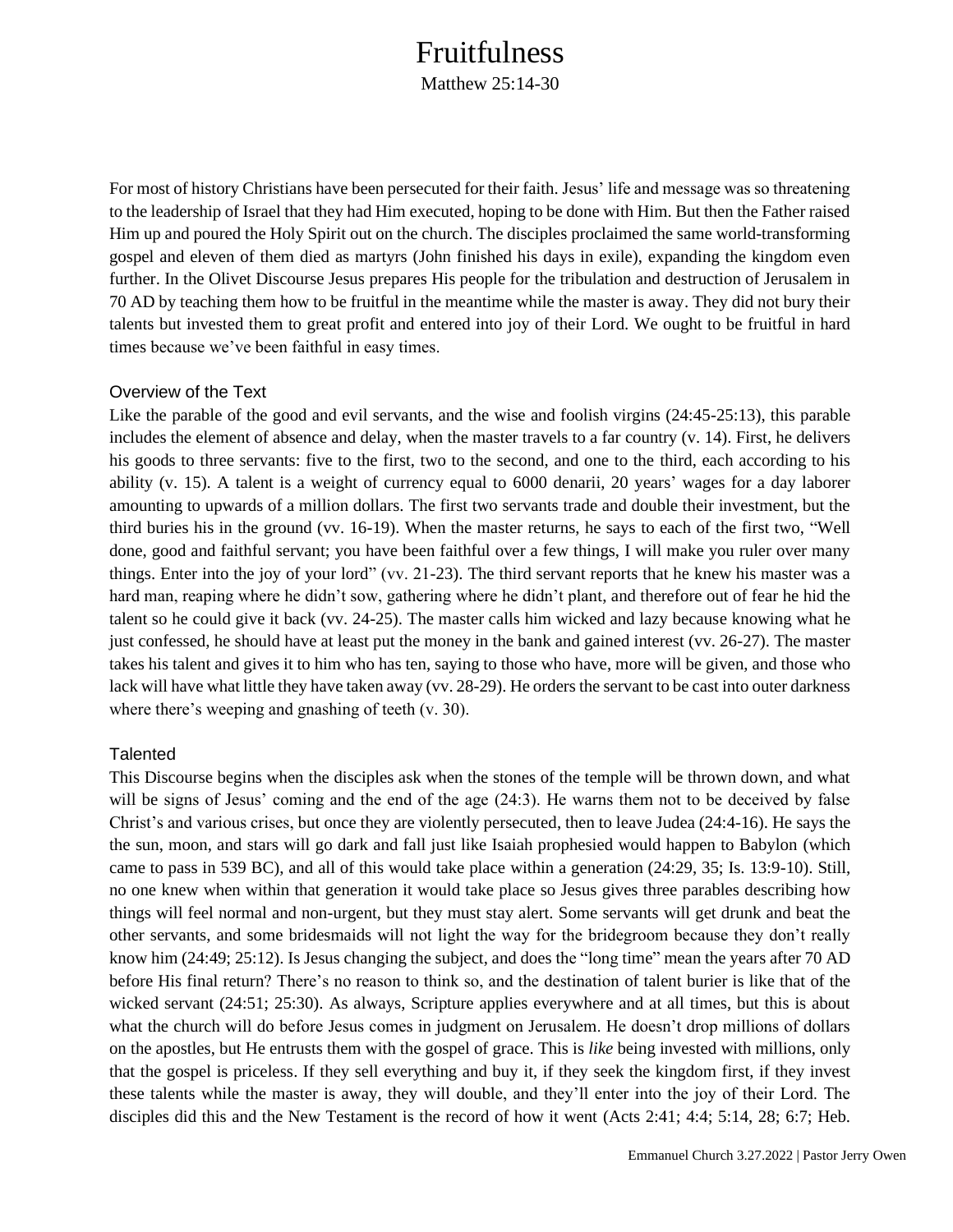## Fruitfulness

Matthew 25:14-30

10:25). The word "talent" has come to mean gifted, skilled, possessing naturally ability. But the talent Jesus describes here is the gospel given to the church. Our job is to believe and obey, to tell the world the good news of Jesus' death, burial, and resurrection. Paul's prayer for the Ephesians is that they would know who they are in Christ (Eph. 1:15-23). Once you know the God and Father of Jesus Christ, what He did and what it means for this world, you can't wait to invest the talents. We don't earn these, but each possesses the gospel in fulness and according to his ability does something with it.

#### Unconservative

Conservatives are described by their desire to conserve, to keep the thing they have. All Christians are called to be faithful to what God has given them: "Therefore let us, as many as are mature, have this mind; and if in anything you think otherwise, God will reveal even this to you. Nevertheless, to the degree that we have already attained, let us walk by the same rule, let us be of the same mind" (Phil. 3:15-16). But it's not enough to conserve or not backslide: "Brethren, I do not count myself to have apprehended; but one thing I do, forgetting those things which are behind and reaching forward to those things which are ahead, I press toward the goal for the prize of the upward call of God in Christ Jesus: (Phil. 3:13-14). We are progressive, knowing that Jesus is reigning at the right hand of God until all His enemies are made His footstool. Progress is happening and inevitable. We want to see new Christians, new churches, new families, more children, more maturity, greater faithfulness, greater dominion, less crime and injustice, less poverty, fewer bureaucrats, and all of this completely driven by faith in God and glad-hearted devotion to Him, His word, and His people. So conservative how? The conservative in this parable buries his talent. The investing servants double their talents over a long time. They're not rash or greedy, but they want to turn a profit for their master and must therefore take risks. Godliness is risky. Getting married, having kids, discipling those kids to be arrows shot against enemies (Ps. 127:4-5), starting businesses, loving strangers, showing hospitality, speaking the truth in love, preaching the gospel, planting churches, all of it is risky. This might mean hardship and suffering in the short term, but that's okay because joy awaits.

### More Will Be Given

But being aggressive with the talents God has given us isn't the only risk. It seems like the riskiest, but everything has a cost, including the opportunity cost of doing nothing. The servant buries his talent because he thinks the master is a hard man, reaping where he didn't sow and gathering where he didn't scatter (v. 24). This makes the master sound harsh, demanding, and greedy—look at him, always wanting more! Fear never brings clarity, which why you must bring your fears into the light (v. 25). The master points out that even the servant doesn't really believe his own lies; if he did, he'd have invested the talent. The servant sounds like Adam: "The woman whom You gave to be with me [Your fault I was with her], she gave me of the tree [some helper], and I ate [what else could I have done?]" (Gen. 3:12). In order to sin, you have to believe lies about God, and in order bury talents, to believe a lot of them. If you put anything ahead of following Christ, there's some lie you've believed, some way you think you can be blessed apart from Him. Because all blessings come from Him, the one who invests in His kingdom will be blessed with more. Jesus isn't robbing the poor (vv. 29-30). It's the opposite. He stopping those who rob from the poor to continue doing so. His servants will turn a profit on the talents He has given and more will be given as a result. Be planted in Christ and fruitful like a tree.